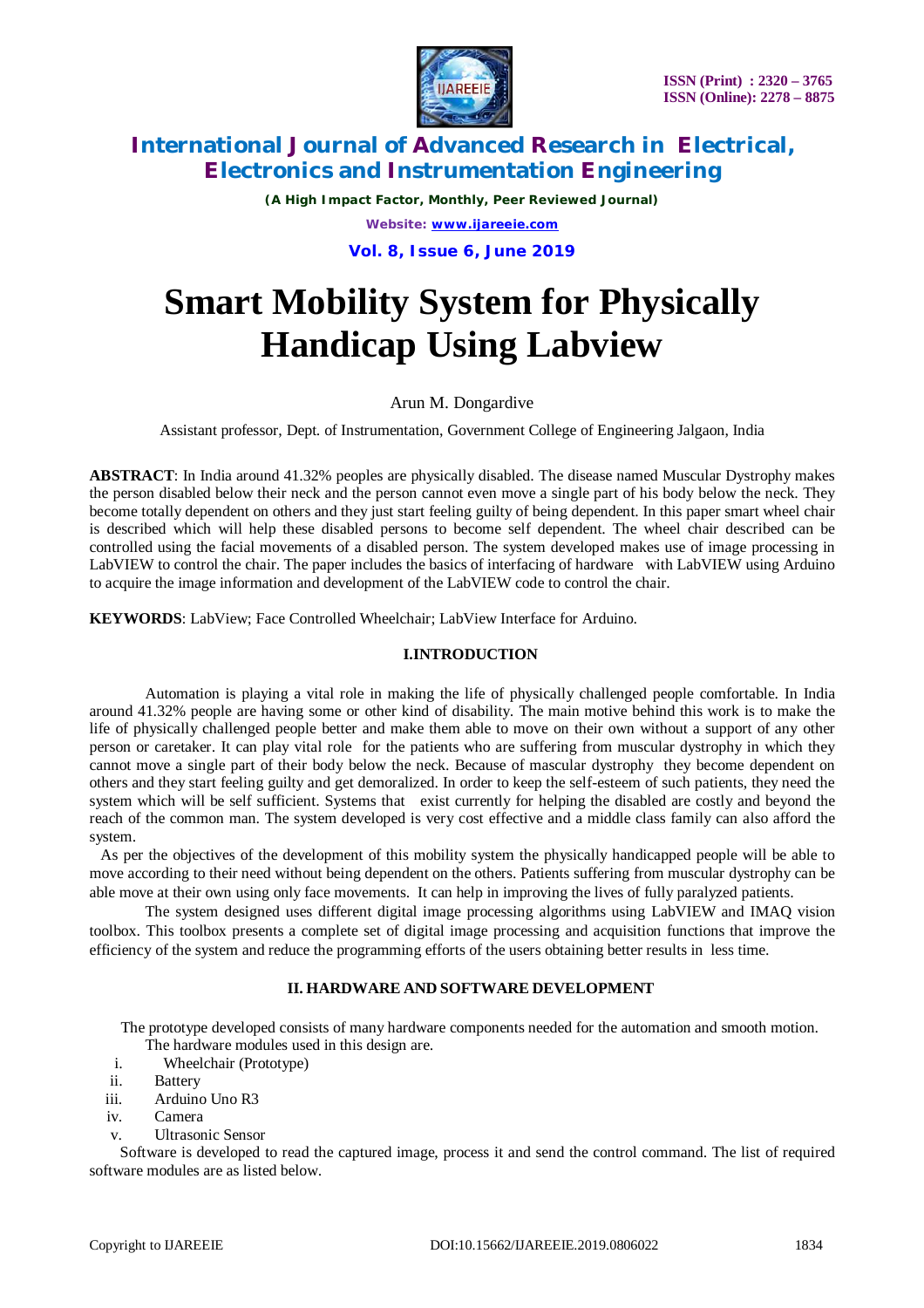

*(A High Impact Factor, Monthly, Peer Reviewed Journal)*

*Website: [www.ijareeie.com](http://www.ijareeie.com)*

### **Vol. 8, Issue 6, June 2019**

- i. NI Lab VIEW 2013.
- ii. NI Vision Assistant 2013
- iii. NI Vision Aquisation 2013
- iv. Vision Development Module 2013
- v. Arduino LDE

#### **III.LITERATURE SURVEY**

According to the senses 2001, it has been revealed that over 21 million people in India are suffering from one or the other kind of disability . It is equivalent to 2.1% of the total population. 12.6 million males and 9.3 million females are among the total disabled in the country. The number of disabled is more in villages and urban areasThe disability rate for the country works out to 2130 in which 2369 cases are male and 1874 are female[9]. World wide disability dta is shown in fig 1



Fig 1 Worldwide Data

Presently number of systems available for the patients suffering from Muscular Dystrophy. In one kind of wheelchair thoughts or neural impulse is used to command motorized wheelchair. But the cost is not affordable to the normal person. Another devise ic controlled by placing array of electrodes on the face. Cost of these sensors is too high and not easily available.

### **IV. WORKING PRINCIPLE**

Working flow of system as shown in fig 2. System consist of a camera for the image acquisition. The camera is placed in front of the patient to continuously capture the image of the patient's face. Using the LabVIEW software it processes the image . In order to control the wheelchair captured image templates of the patient's face are saved . These templates are then compared in LabView to check the notch between image captured and template stored and thus recognized. Using the matrix system the code of LabView will compare the matrix values with the initial values. According to the values from the Lab view the transmitter transmits the data to the hardware where the wheels are controlled.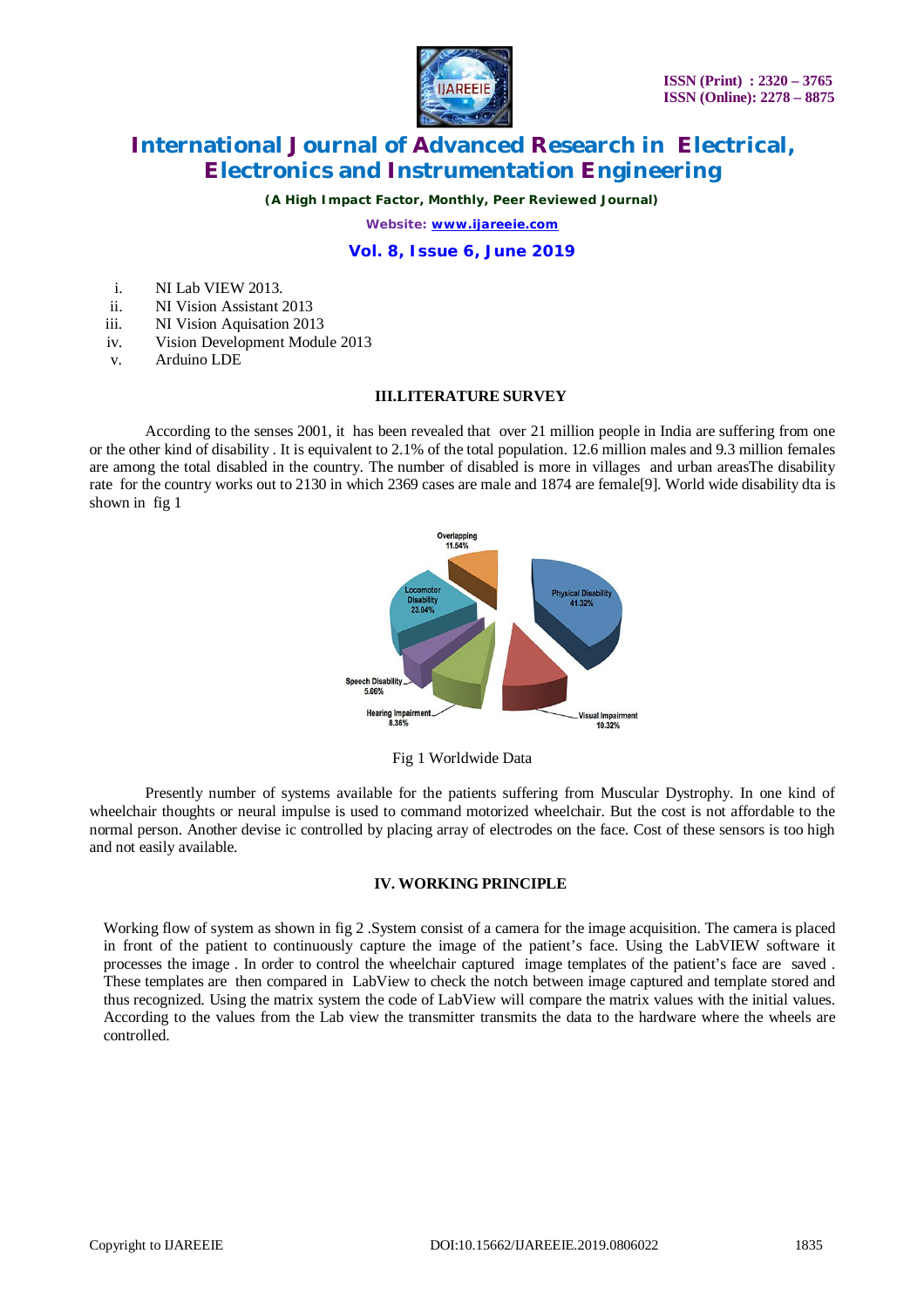

*.*

# **International Journal of Advanced Research in Electrical, Electronics and Instrumentation Engineering**

*(A High Impact Factor, Monthly, Peer Reviewed Journal)*

*Website: [www.ijareeie.com](http://www.ijareeie.com)*

**Vol. 8, Issue 6, June 2019**



**Fig 2 Work Flow Diagram**

The system consist of many hardware modules like arduino which here working as the microcontroller which is connected with the LabView and through labview it is getting the signal to run the motors at the output. The arduino output pins are connected with the motor driver ic i.e. L293D which is used to run the motor in both forward and reverse direction

#### **V. DEVELOPMENT AND TESTING IN LABVIEW**

The topic includes the development of the program done in the LabView 2013 for the image processing using different tools present in the pallete of the LabView. There are numerous blocks are used and each block have its own distinguish properties and working.

#### *Block Diagram View*

With reference to fig 3, the image taken of the Block Diagram panel of the LabView in which the graphical coding is done. Programmer have to write the code in this panel. Below is the programming done for the image processing in LabView. The above blocks are used to code the program for image recognition. The IMAQ section is used to capture and compare the image with the template and give the proper output to the controller. For communication of Labview with Arduino the arduino blocks are used they initialise and use the digital pins of the arduino for controlling the motors. The structures are used for loop and conditions .



Fig 3 Block Diagram View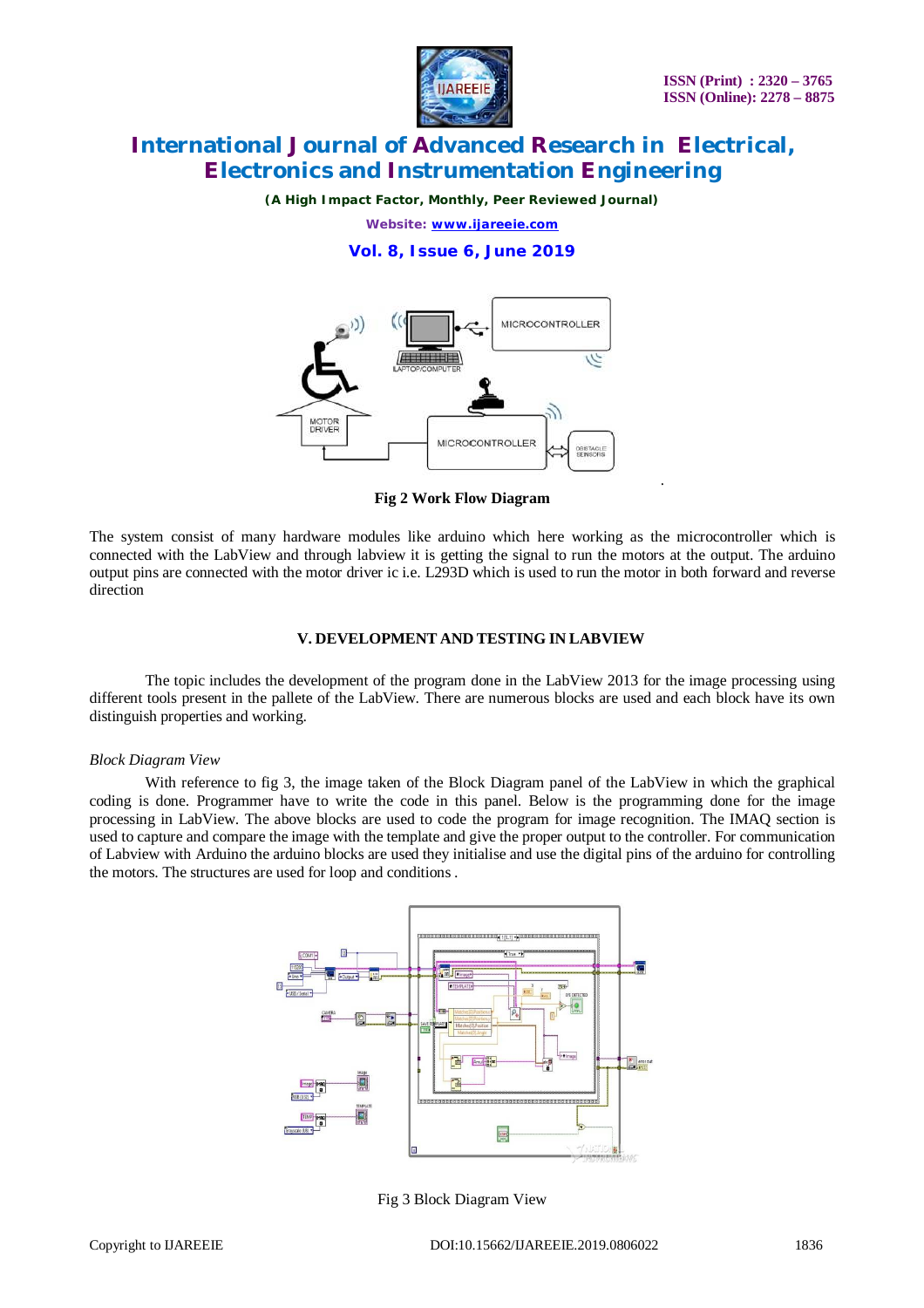

*(A High Impact Factor, Monthly, Peer Reviewed Journal)*

*Website: [www.ijareeie.com](http://www.ijareeie.com)*

### **Vol. 8, Issue 6, June 2019**

#### *Front Panel View*

This is the panel which is infront of the patient. Patient is continuously watching this panel and using the panel leads patient come to know the direction of wheelchair. As shown in below fig 3.



Fig 3 Front Panel View

a. Initial Position of Face

This is the image for the initial position of the face. System is recognizing the face template and matching it with the camera picture. On the initial position the wheelchair is at rest position.

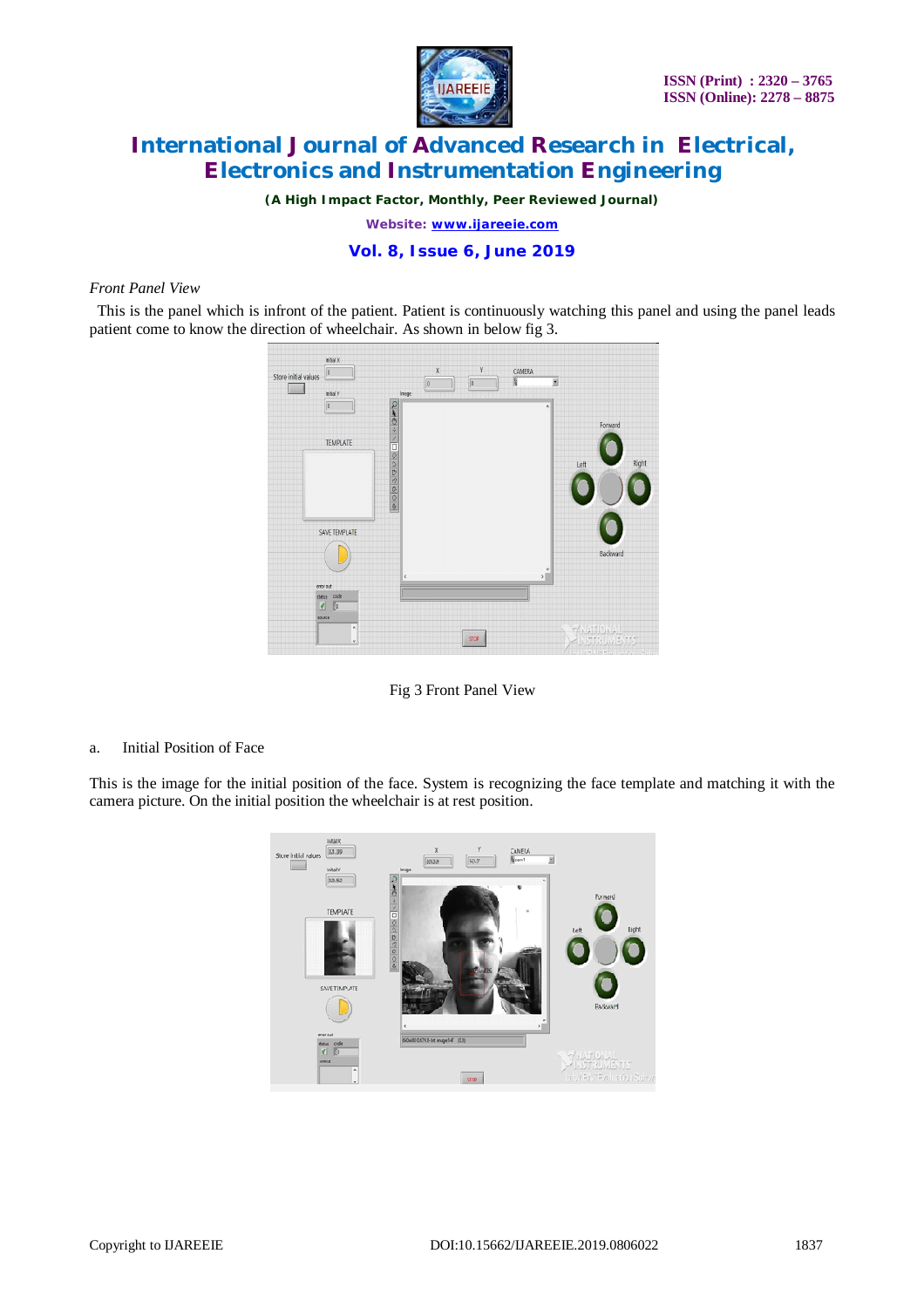

*(A High Impact Factor, Monthly, Peer Reviewed Journal)*

*Website: [www.ijareeie.com](http://www.ijareeie.com)*

### **Vol. 8, Issue 6, June 2019**



### b. Up Movement of Face

Fig 5 Face Recognition for the Forward Motion of Wheelchair

In the above image it is shown that when the patient will move his face in upward direction the wheelchair will move in forward direction. The motion of wheelchair can be seen on the LEDs mounted on screen on right hand side.

- c. Down Movement of Face
- **d.** When the patient will move his face in downward direction the wheelchair will move in Backward direction untill the patient will come to initial position or any other position.



Fig 6 Face Recognition for the Backward Motion of Wheelchair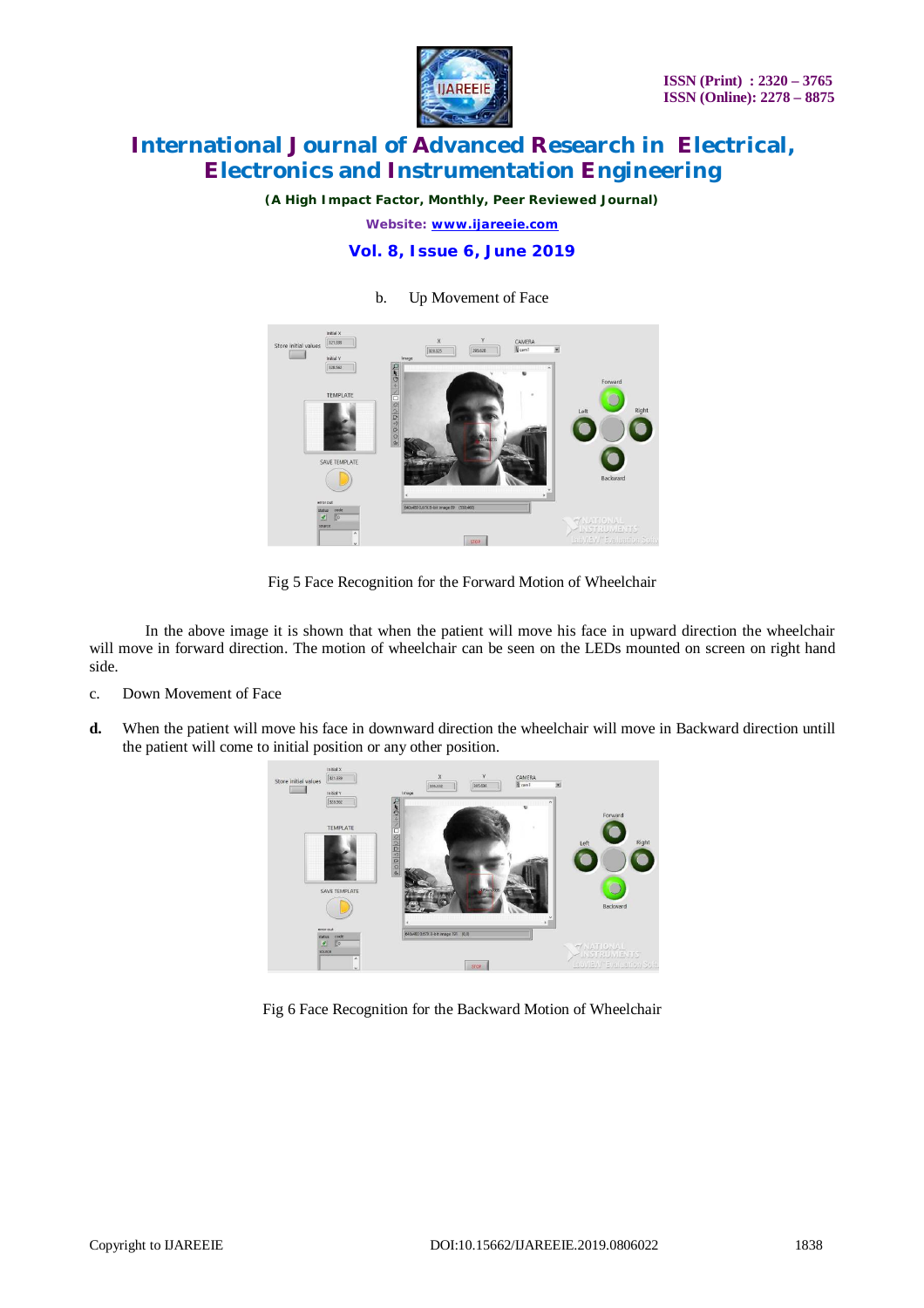

*(A High Impact Factor, Monthly, Peer Reviewed Journal) Website: [www.ijareeie.com](http://www.ijareeie.com)* **Vol. 8, Issue 6, June 2019**

### e. Left Movement of Face



Fig 7 Face Recognition for the Left Motion of Wheelchair

When the patient will move his face in right direction the wheelchair will move in left direction untill the patient will come to initial position or any other position.

f. Right Movement of Face

When the patient will move his face in left direction the wheelchair will move in right direction untill the patient will come to initial position or any other position.



Fig 8 Face Recognition for the Right Motion of Wheelchair

## **VI. PROTOTYPE OF THE SYSTEM**

The prototype of the system is build with the help of chasis and simple dc motor. There are two dc motors are used which denote and work same as motors that will be used for the wheelchair. System will be same only the motors will be HVDC motors for original wheelchair. The image of the wheelchair is as shown below.